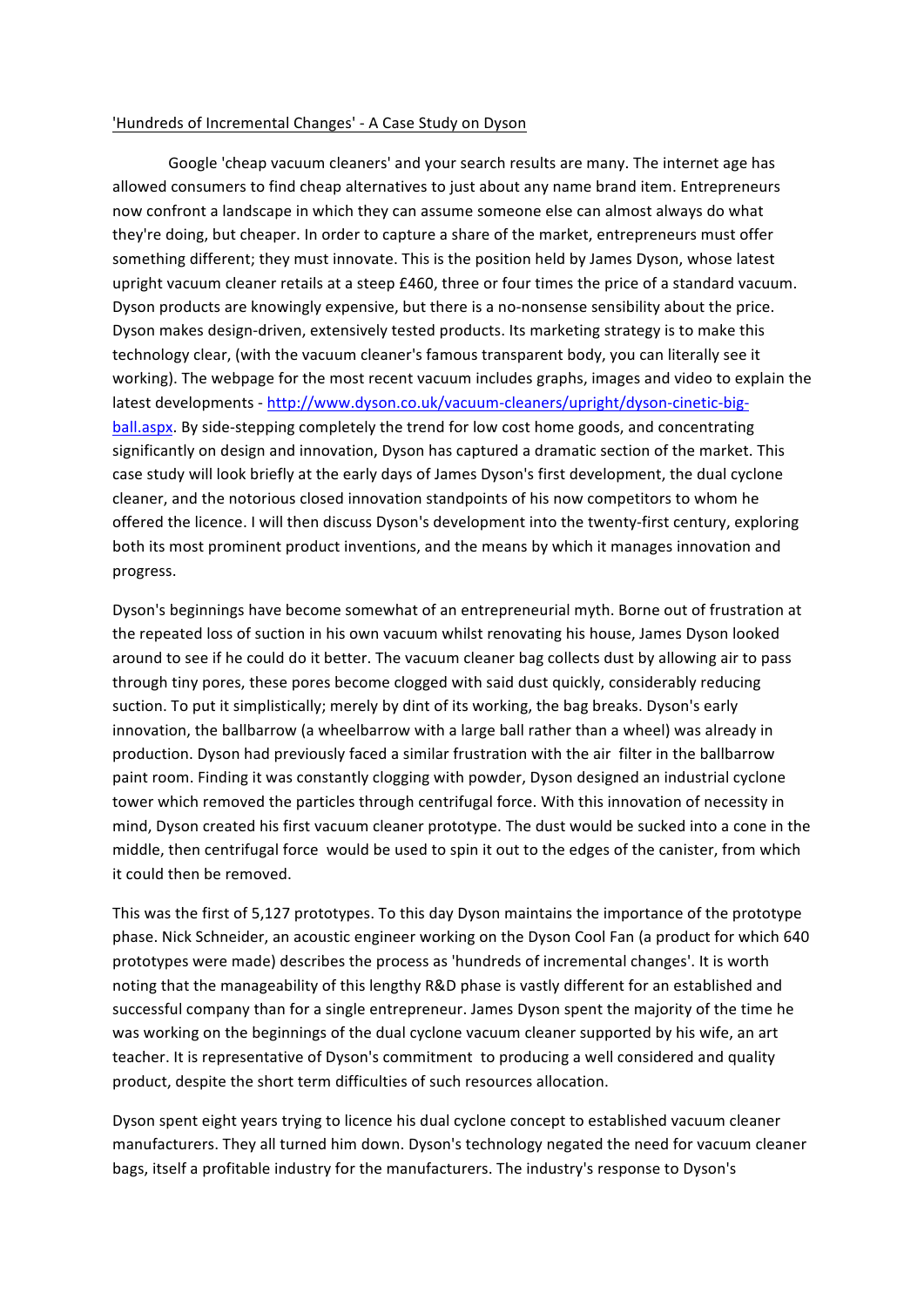development represented a classic example of 'the way we do it round here' closed innovation. Relying on only their own innovators to progress their technology, large industry standards such as Hoover created a competitor where they would have gained an asset.

Eventually a small Japanese company contacted Dyson after seeing a picture of his vacuum cleaner in a magazine. This resulted in the G-Force vacuum cleaner, a luxury home goods item for the Japanese market. With the money from this development, (and further articulating the intense significance placed by Dyson on R&D), a research centre and manufacturing base was opened in Malmesbury, Wiltshire.

Dyson has continued to innovate the vacuum cleaner. In an interview with The Guardian Newspaper in 2014 he described his attraction to the previously overlooked home item, 'What attracted me [to vacuum cleaners] was that they were an unloved object. Manufacturers made them. They didn't really care what they were making. They were just copying each other. It had become a commodity. I got really excited about that.' You can watch a video of Dyson getting excited by vacuuming here http://www.fastcodesign.com/1673030/watch-sir-james-dyson-clean-up-coffee-grounds. Having trained at Art College, Dyson's innovation's begin from a design perspective, often proposing one radical innovation on a product (a cyclone rather than a bag, a ball rather than a wheel). From this starting point hundreds of small, incremental innovations are made to create a high-functioning and well tested item. To do this successfully, all members of the team must feel comfortable innovating.

A video of Dyson engineers discussing the design process can be viewed here https://www.youtube.com/watch?v=I-WRgQlzES8. Dyson staff are included in the market research outputs. Everybody who works at Dyson makes their own vacuum cleaner to use at home. Aside from the obvious merits of user feedback in the design process, systems like this encourage a sense of ownership amongst the Dyson workforce; promoting innovation at all levels.

Ownership has been significant for Dyson in other capacities too. Dyson has taken out numerous legal battles against competitors regarding intellectual property and patent infringement. Notably, in 1999 US company Hoover (to whom Dyson had initially pitched his cyclone technology) was found guilty of patent infringement.

In the early noughties, Dyson launched their first washing machine, the CR01 contrarotator. An advert for which can be viewed here - https://www.youtube.com/watch?v=mbWhbUyPNhQ. As with the cyclone vacuum cleaner, the contrarotator was a major product innovation, using two drums rather than one. In 2004 however, Dyson stopped making washing machines entirely; the contrarotator having apparently been unprofitable for the company. In an interview for The Times Newspaper in January 2015 Dyson commented, 'Our problem with that was that we didn't charge enough, so we lost money on every one'. It is remarkable that a company as experienced in the habit of pricing premium products would make such a mistake; an example perhaps of the complexities of managing resources for projects as distinctive in their design processes as Dyson's.

In 2006 the Dyson Airblade was launched, an advert for which can be viewed here https://www.youtube.com/watch?v=p-8sNl1Iqkw. Rather than using a broad area of warm air to dry hands, the Dyson Airblade uses a thin stream of unheated air travelling at high speed. Dyson has made claims to its superior environmental friendliness (as an alternative to paper towels, and using less energy as it negates the need to heat the air), and to its superior hygiene.